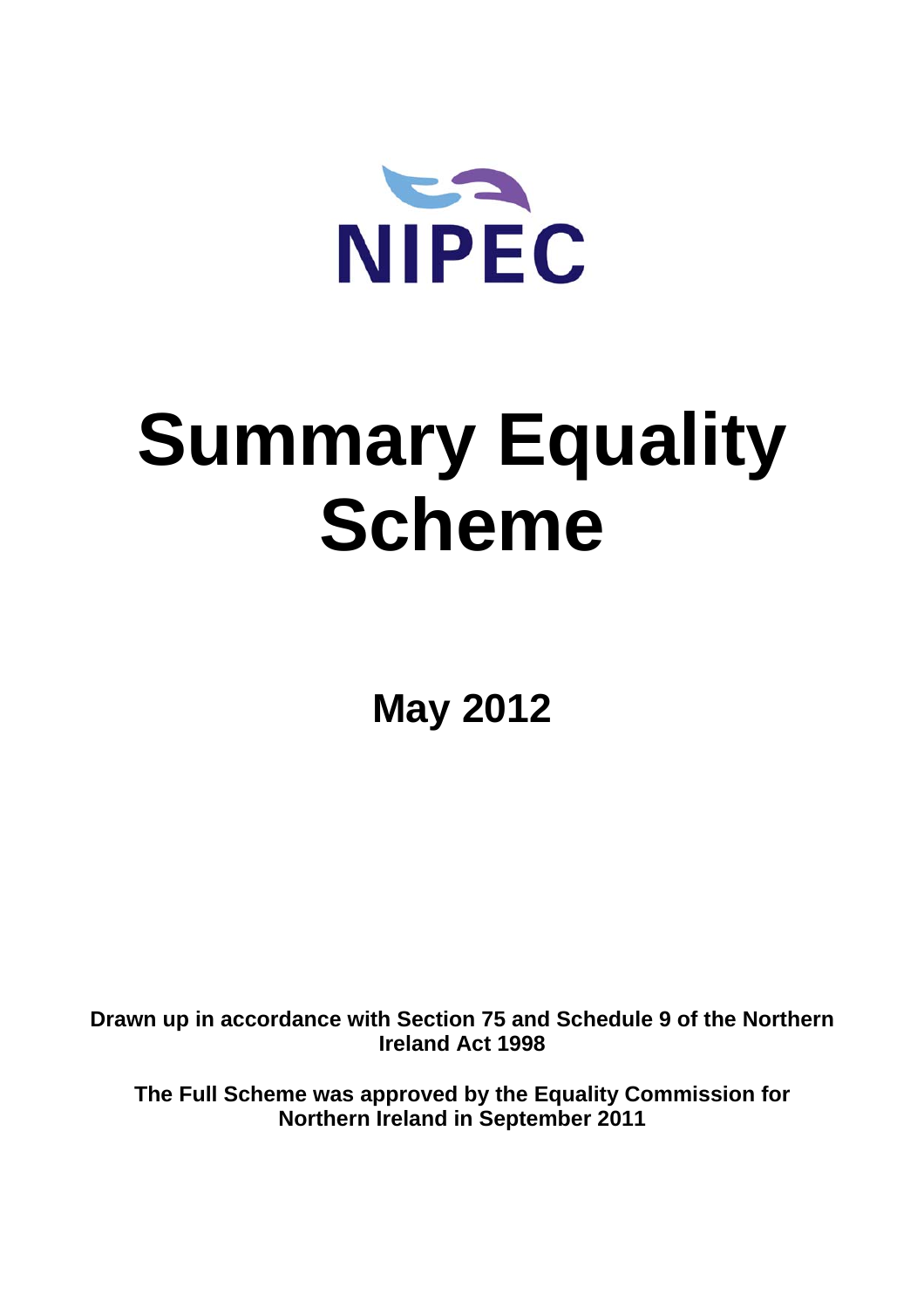# **CONTENTS**

| <b>Our Equality Scheme Commitments Explained</b> | Page           |
|--------------------------------------------------|----------------|
| <b>Purpose</b>                                   | 3              |
| <b>Equality commitment</b>                       | $\mathbf{3}$   |
| <b>Our Equality Scheme</b>                       | $3 - 4$        |
| <b>Equality scheme commitments</b>               |                |
| <b>Reporting</b>                                 | 5              |
| <b>Audit of Inequalities and Action Plan</b>     | 5              |
| <b>Consultations</b>                             | 5              |
| <b>Screening and Equality Impact Assessments</b> | 6              |
| <b>Monitoring of Adopted Policies</b>            | 6              |
| <b>Training and Communications</b>               | 6              |
| <b>Access to Information and Services</b>        | $\overline{7}$ |
| <b>Complaints</b>                                | 7              |
| <b>Publication of Equality Scheme</b>            | $\overline{7}$ |
| <b>Review of Equality Scheme</b>                 | 7              |
| <b>Frequently asked questions</b>                |                |
| <b>Questions &amp; Answers</b>                   | 8 - 10         |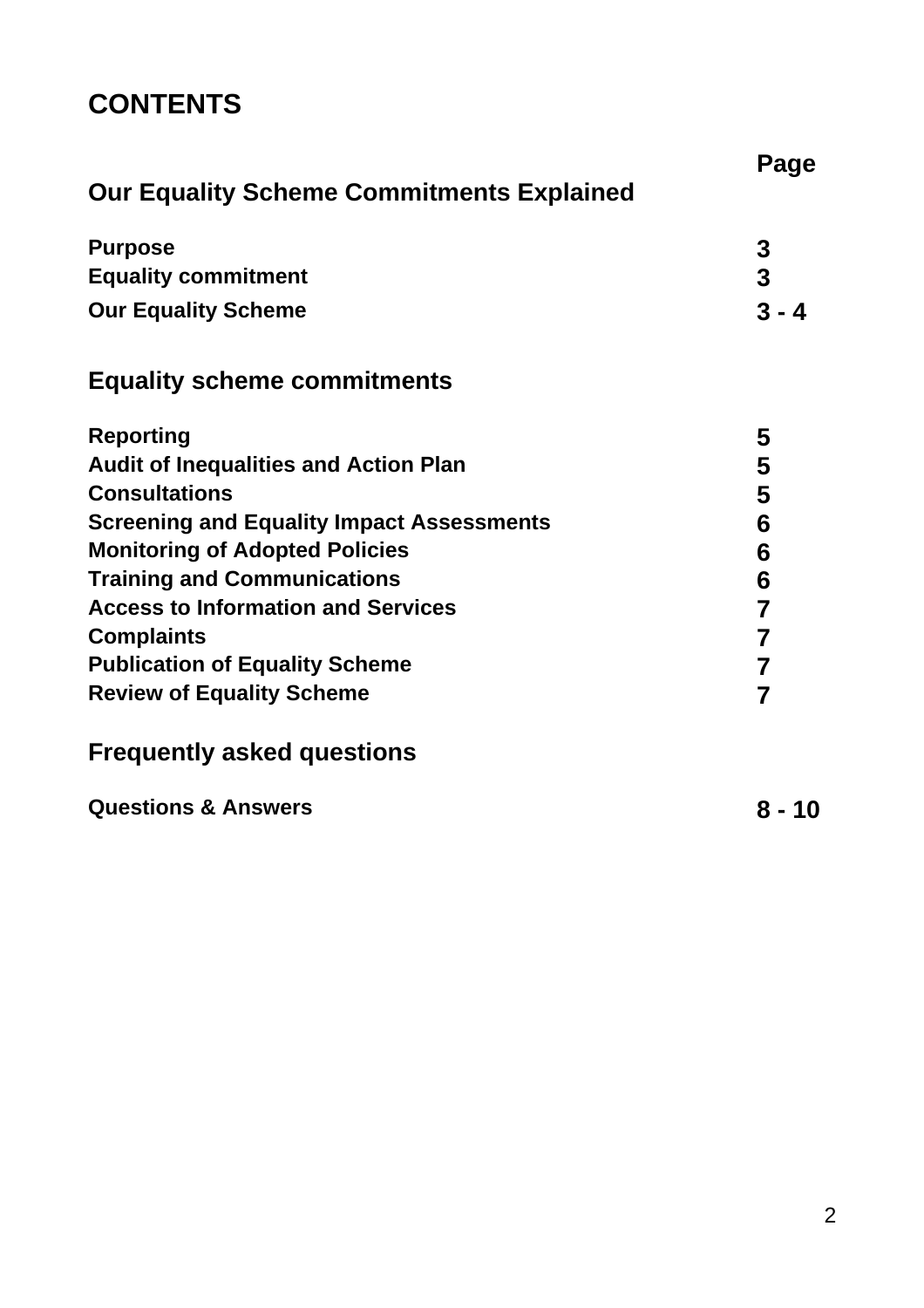# **Our Equality Scheme commitments explained**

# **Purpose**

The purpose of this document is to provide a summary of our Equality Scheme which was approved by the Equality Commission for Northern Ireland in September 2011, and to outline what the commitments mean to you as a member of NIPEC staff.

A full copy of the Equality Scheme and easy read version is available on our server (ADM/Equality/Equality Commission/Schemes) or on our website at https://[nipec.hscni.net](https://nipec.hscni.net/)/ (click on the Equality icon on the home page)

For specific queries in relation to this equality scheme please contact Janet Hall, Corporate Services Manager.

For more general queries or information on equality or human rights issues staff can also contact Sandra Calwell at BSO's Equality Unit at 2 Franklin Street Belfast, BT2 8DQ or at sandra.calwell@hscni.net or on (028) 9053 5531

# **Equality commitment**

Our organisation is committed to actively recognising equality of opportunity, good relations and human rights. It is our intention that all people can experience fair treatment and a more equal opportunity to achieve what they want in their lives. We believe that our staff and the people we work and come into contact with should be treated with dignity and respect.

# **Our Equality Scheme**

Our Equality Scheme is a plan outlining how our organisation intends to meet its legislative duties. As a public authority NIPEC has a legal requirement to promote equality of opportunity under Section 75 of the Northern Ireland Act 1998.

This legislation is unique to Northern Ireland and includes the following nine categories:

- **Age**
- **Gender**
- **•** Racial Group
- **Marital Status**
- **Dependants**
- **Disability**
- **Political Opinion**
- **Religious Beliefs**
- **Sexual Orientation**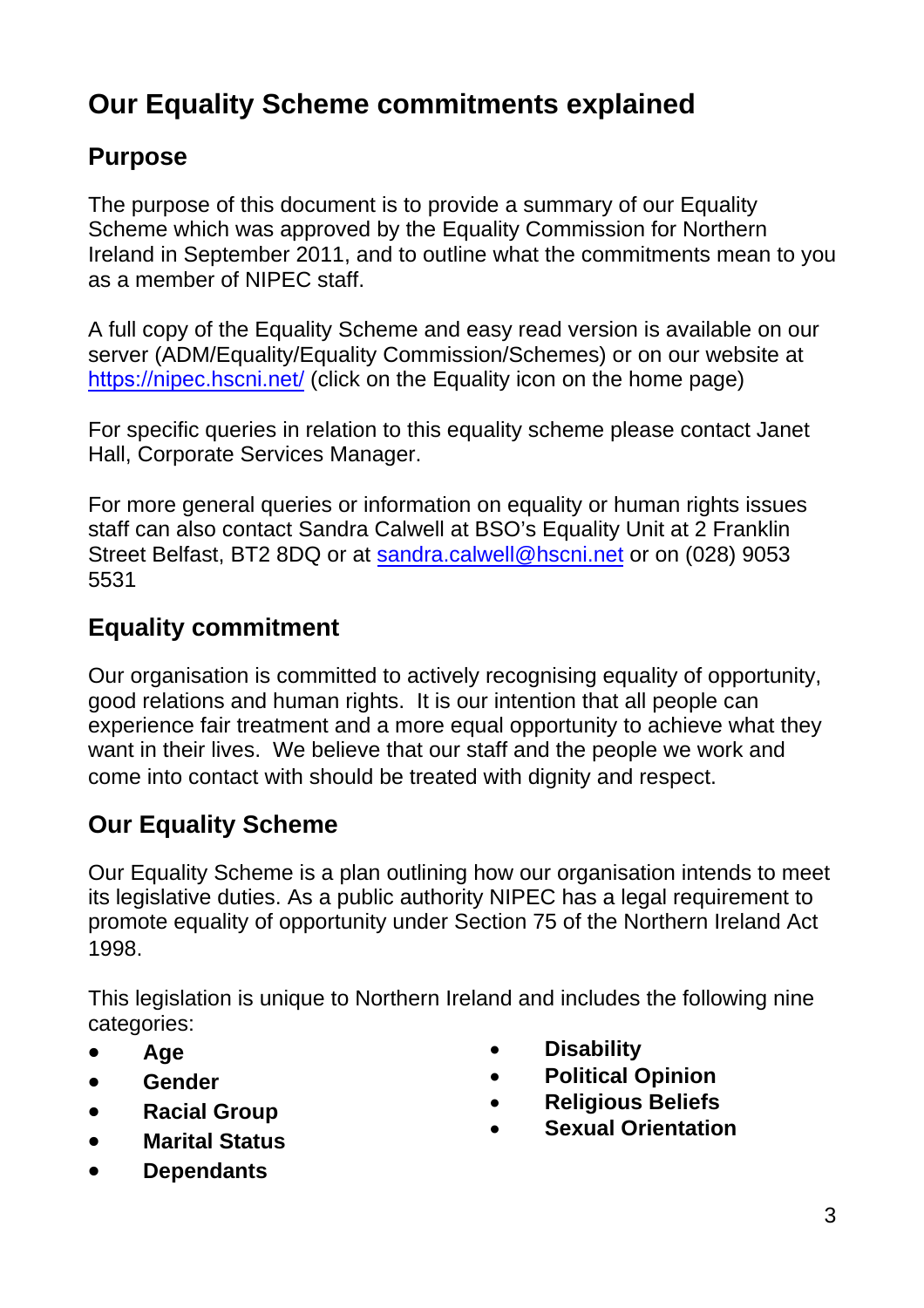The good relations element of the legislation relate to **Religion, Political Opinion and Racial Group.** Whilst the Chief Executive carries overall responsibility for delivering on Equality Scheme commitments, all staff have a part to play in relation to their own role within the organisation.

The Equality Scheme sets out our key commitments for making equality an integral part of what we do. This is often referred to as 'mainstreaming the agenda'. For you as a member of staff, this means that Section 75 applies both to how you do your job and how others do their job as it impacts on you. In other words this includes how you are treated in the workplace and how you treat others.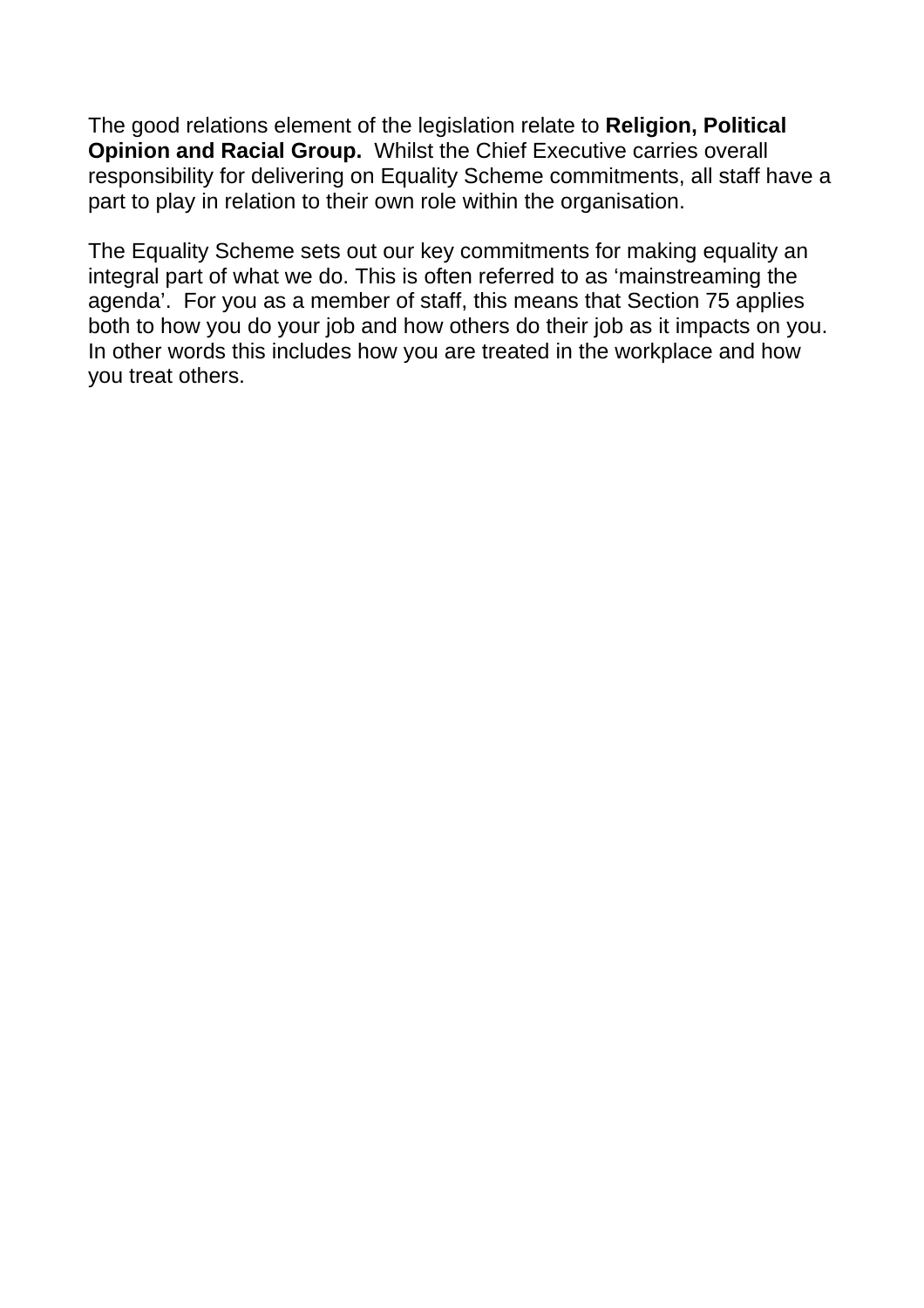# **Equality Scheme commitments**

# **1. Reporting**

We will report progress annually to the Equality Commission and within our organisation's annual report. We will also provide regular reports to Senior Management Team and Board members and integrate equality objectives and targets into business plans, relevant job descriptions and appraisal processes.

# **What this means for you**

You need to make progress reports available on the website as public documents and ensure that relevant information is collated and reported upon on a regular basis. Integrate key actions into business plans and report against these. Review equality targets where relevant, as part of performance management and appraisal processes.

# **2. Audit of Inequalities**

A major requirement in the development of the equality scheme was the conduct of an audit of inequalities. We will publicise the action plan and make sure that actions identified are progressed, reviewed and monitored.

# **What this means for you**

You need to deliver actions within your area of work and provide reports on progress and participate in annual reviews of progress.

# **3. Consultations**

We will carry out consultations in accordance with the principles outlined by the Equality Commission NI. Seek views from section 75 groups, community and voluntary sector, trade unions and others. We will generally allow 12 weeks. We will ensure that methods are inclusive and accessible and that consultees receive feedback. Training opportunities will be provided to staff.

# **What this means for you**

You need to view consultations as an integral part of policy or strategy development. Engage with specified groups and participate in consultations relevant to your area of work. Build equality screening into any consultation exercises.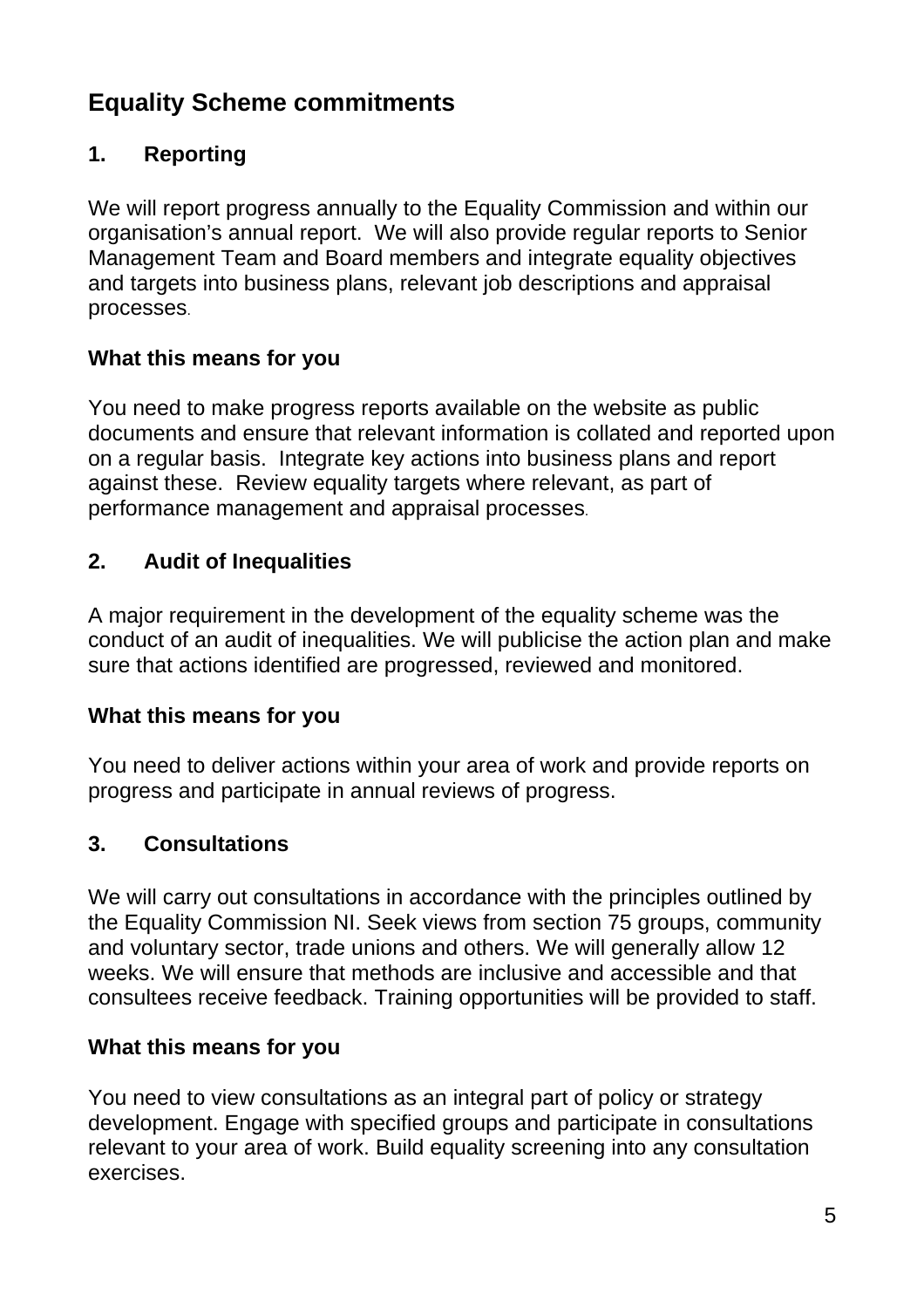# **4. Screening and equality impact assessments (EQIA)**

Prior to implementation of policies we will carry out screening and, if necessary, equality impact assessments. We will publish screening templates and EQIA's on our website and publish quarterly reports.

# **What this means for you**

You need to undertake screening in accordance with the templates and guidance issued. Forward completed templates to Equality Unit on an ongoing basis for publication.

# **5. Monitoring of Adopted Policies**

Within 1 year of approval we will review existing information systems and identify gaps and establish systems for collection of information. We will conduct an annual review of monitoring of adverse impact, publish results and look at better ways to promote equality and good relations.

# **What this means for you**

You need to engage in the audit of information systems. This includes collecting and analysing equality data both quantitative on the numbers impacted by the policy, and qualitative on their needs.

# **6. Training and Communications**

We will provide copies of the equality scheme and summary scheme and provide staff briefings. We will incorporate equality scheme commitments into induction training and provide training on Section 75, screening, consultations and complaints. We will monitor the profile of staff trained and evaluate staff knowledge and skills developed.

# **What this means for you**

You need to read communications provided at induction or through other agreed processes. If necessary, seek out clarity of these duties from Equality Unit in the Business Services Organisation. Participate in training in accordance with your roles and responsibilities.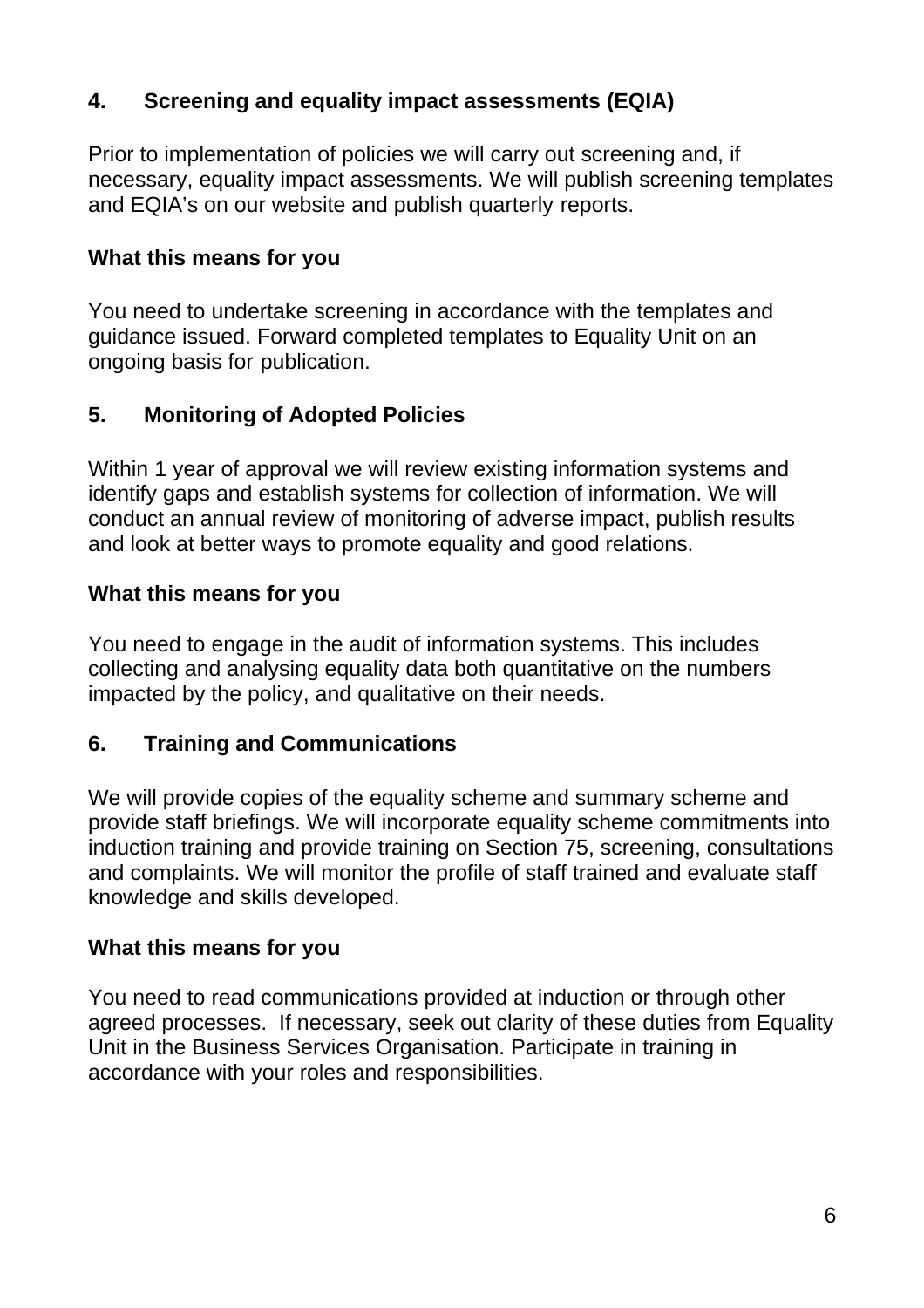# **7. Access to information and services**

We will ensure information is accessible and, where it is reasonably practical, provide information in alternative formats usually within 10 working days. We will ensure services are accessible and will monitor and review access.

# **What this means for you**

You need to provide information in alternative formats where relevant. Plan and budget for the production of alternative formats. Where barriers to services or information are identified consider changes. In engagement with users of services ask questions about accessibility.

# **8. Complaints**

We will deal with equality complaints in line with the general complaints procedure.

#### **What this means for you**

You need to follow the organisation's complaint's procedure if you receive a section 75 complaint.

# **9. Publication of Equality Scheme**

This will be progressed by the Equality Unit in the Business Services Organisation.

# **What this means for you**

We will publish the equality scheme on our Website and notify consultees.

#### **10. Review of Equality Scheme**

We will review and evaluate the effectiveness of implementation of equality scheme commitments.

#### **What this means for you**

You need to participate in review within 5 years, or sooner in accordance with the guidance issued by the Equality Commission NI.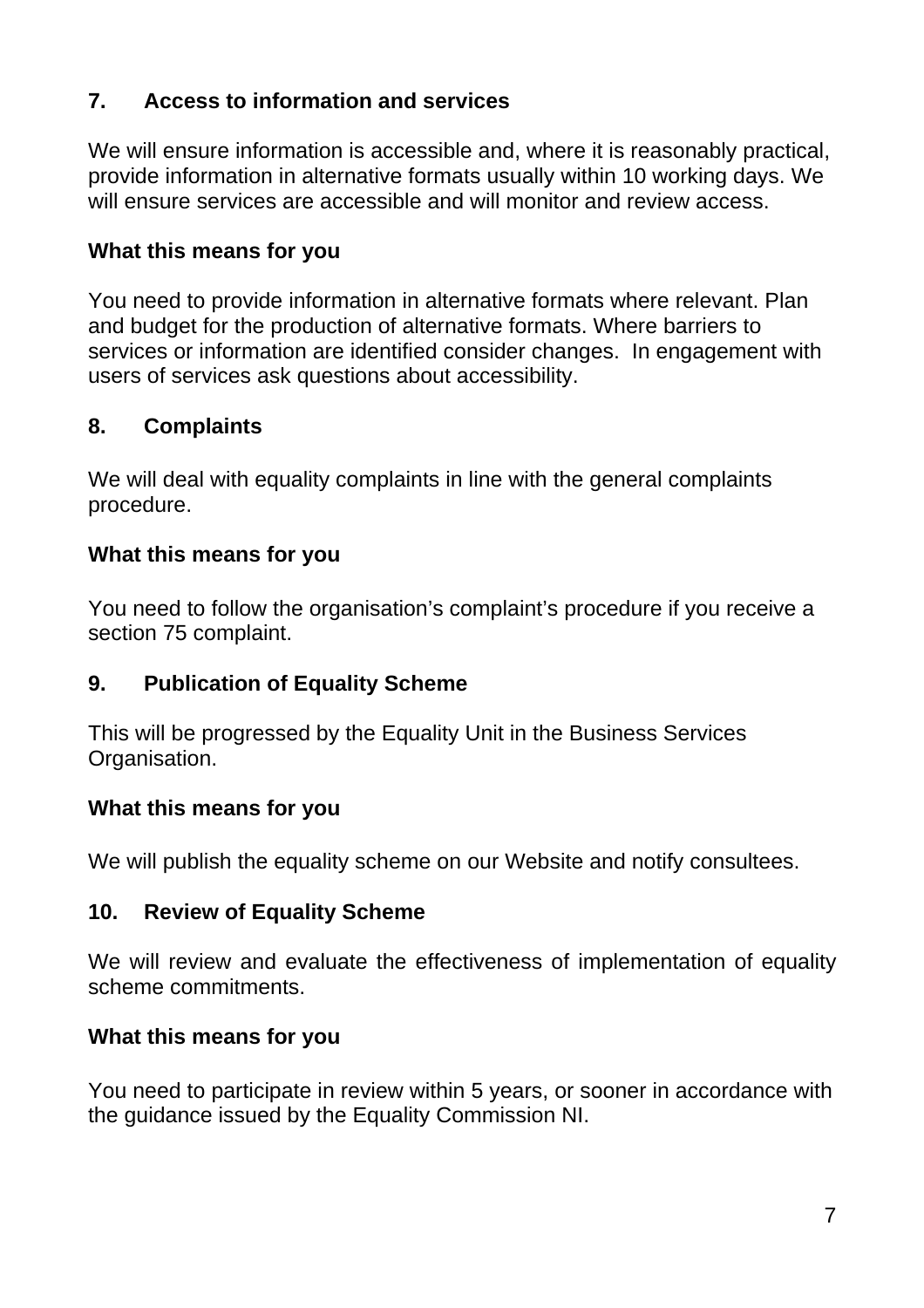# **Frequently asked questions**

# Q1. So what has changed with the new guidance<sup>1</sup> and new Scheme?

# **Answer**

Whilst many of the principles for promoting equality and good relations in employment and services remain the same, there have been some changes. Greater emphasis is now placed on outcomes for equality categories with the requirement to undertake an audit of inequalities against our functions and implement actions in order to reduce or remove inequalities identified. A closer link is now made between equality and business planning processes.

Tighter guidance is provided for consultation with a requirement generally for 12 weeks consultation. The new guidance produced by the Equality Commission NI in April 2010 has required new arrangements to be put in place for the screening of policies considering equality, good relations and human rights implications, including the requirement for publication of completed screening templates and quarterly reports.

The Equality Commission NI now have the power to investigate complaints in relation to the wider commitment of having due regard to promoting equality. Previously only a complaint against a public authority's breach of equality scheme could be investigated.

# *Q2. Do all policies have to be screened?*

#### **Answer**

Yes, consideration needs to be given to all policies and major decisions. This includes, for example, plans, strategies, service frameworks or contracts. Start with the positive question "to what level of detail do I need to screen this policy (decision), rather than 'do I have to screen this policy (decision)?'

The new guidance and screening template allows you to very quickly screen out those where there is no impact on people, for example, some technical policies or policies that are purely administrative. Even in these policies it is important to use the equality assurance statement as evidence that "due regard was given to the equality duties".

l <sup>1</sup> **www.equalityni.org/archive/pdf/S75GuideforPublicAuthoritiesApril2010.pdf**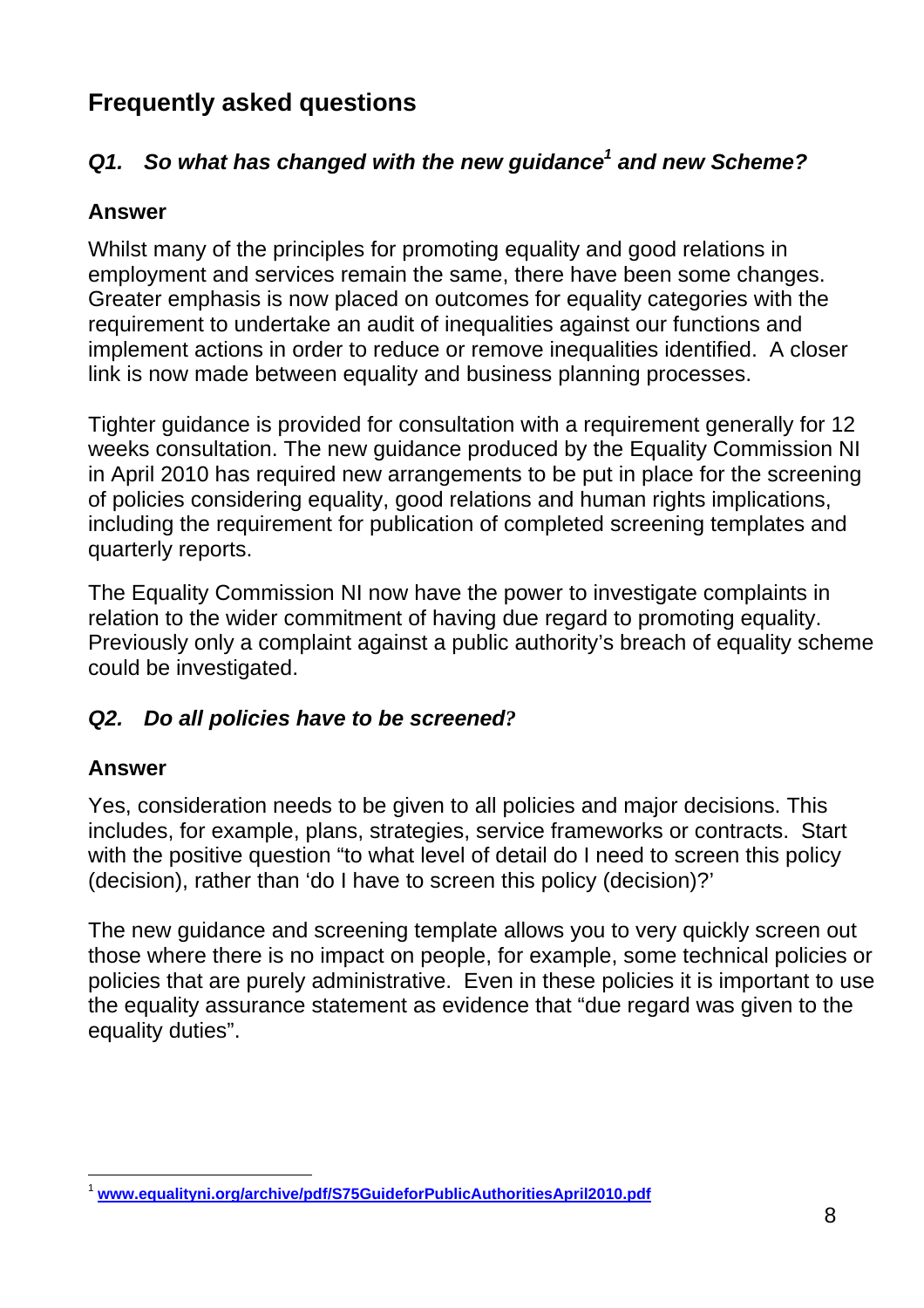# *Q3. Does consultation guidance only apply to equality consultations?*

# **Answer**

The key purpose of the equality duties is to integrate them into the business of the organisation. Mainstreaming the equality agenda means when consultations are being undertaken in relation to policies, strategies and business initiatives it requires that these consultations are also undertaken in accordance with the principles outlined in the Equality Commission's Guidance<sup>2</sup>.

This needs to be undertaken early, be inclusive and allow adequate timing. The Consultee list is included in full equality scheme. This list is maintained by the Equality Unit in the Business Services Organisation.

# *Q4. Within consultation exercises, what equality questions should be asked of consultees?*

# **Answer**

It is the responsibility of the public authority to undertake the screening of policies for equality, good relations and human rights issues and to seek responses from consultees on the detail of the screening. Hence the question "are there any equality issues with the proposal" is inadequate.

It is not the responsibility of consultees to tell us these. Rather consider including the following question "the detail of the screening of this proposal for equality, good relations and human rights is included as part of this consultation. Are you satisfied with the detail of this screening? Can you suggest any additional issues for consideration"?

Look out for similar issues in other public authorities' consultation exercises. If the screening is not included ask for a copy of it before commenting on the equality implications.

# *Q5. In my work I already make sure that I treat everybody the same. Is that not what equality is about?*

# **Answer**

Under Section 75 of the Northern Ireland Act 1998 promoting equality of opportunity is a positive duty. Nine equality categories as highlighted on page 3, are specified within the legislation and three good relations categories also highlighted on page 3.

l <sup>2</sup> **www.equalityni.org/archive/pdf/S75GuideforPublicAuthoritiesApril2010.pdf**